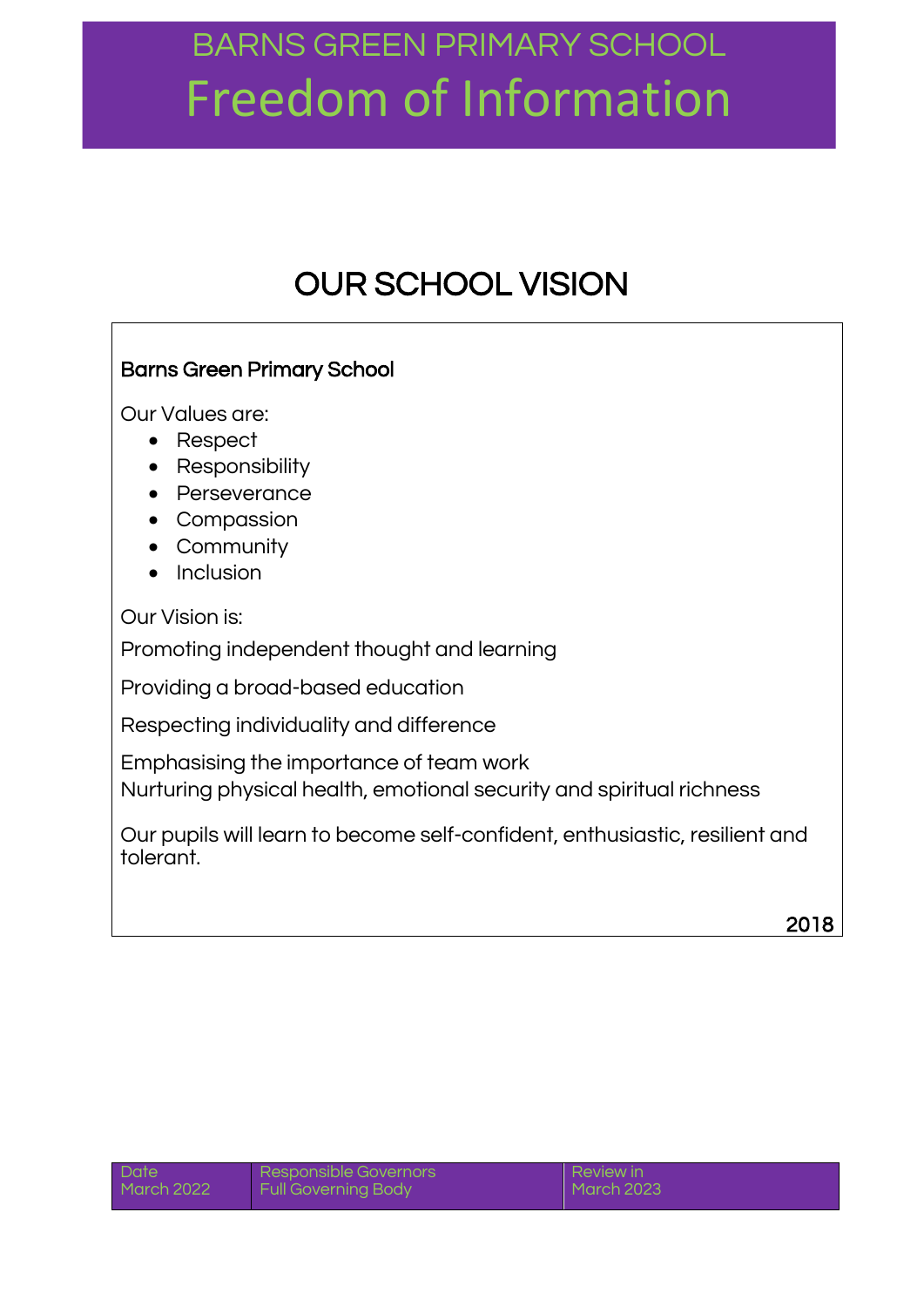### **Introduction**

The School is a "public authority".

The Freedom of Information Act 2000 (FOIA) provides public access to information held by public authorities.

The Environmental Information Regulations 2004 (EIR) provides public access to environmental information as defined in the Regulations.

FOIA and EIR promote openness and transparency.

Information is provided in two ways:

- 1. It is mandatory to publish certain information (publication scheme); and
- 2. Any person is entitled to request information which subject to the application of any exemptions must be provided free of charge.

The Act does not give people access to their own personal data. Subject Access Requests are dealt with in accordance with the Data Protection Policy.

#### **Aim**

This Policy will ensure:

The School complies with its duties under the FOIA and EIR and handles requests under the correct regime.

The School has a system in place which will result in proactive publication of what information is available.

Any person knows they can make a request and who to contact.

All appropriate staff will be able to recognise and respond appropriately to a valid request for information.

That there is awareness amongst staff, contractors or others having contact with the School that the duties under FOIA and EIR may impact on the ability to guarantee confidentiality of information

#### **Scope**

This Policy applies to:

All recorded information held by the School or by a third party on the Schools behalf.

| <b>Date</b> | Responsible Governors      | Review in  |
|-------------|----------------------------|------------|
| March 2022  | <b>Full Governing Body</b> | March 2023 |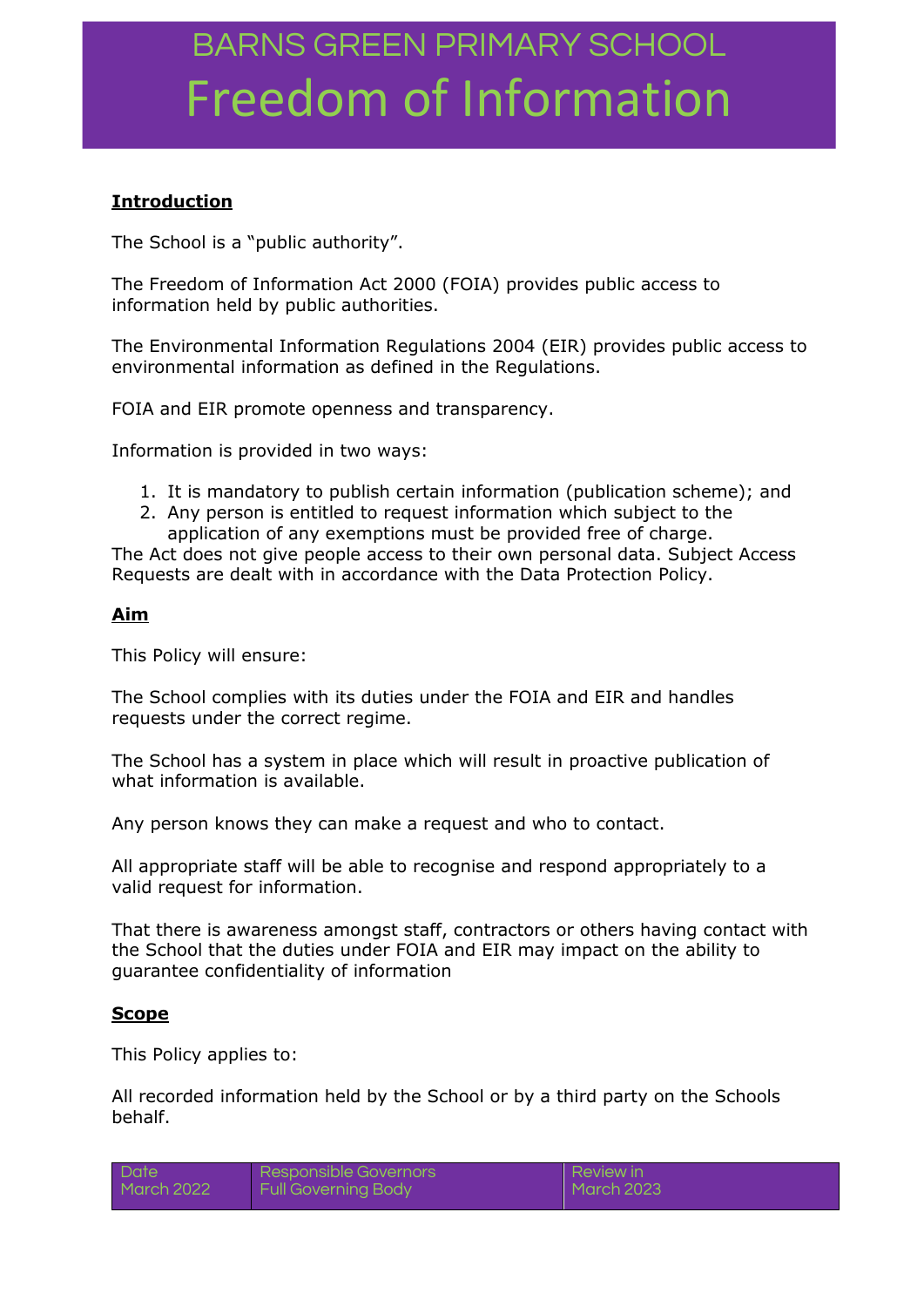Recorded information includes printed documents, computer files, letters, emails, photographs, and sound or video recordings.

#### **Roles and Responsibilities**

The Governing Body of the School has overall responsibility for ensuring compliance with the Freedom of Information Act. The Headteacher has day to day responsibility for FOI /EIR compliance and the Business Manager is the point of contact for enquiries.

All staff will be trained on recognising a request for information

A designated member of staff is responsible for handling request for information. Requests should be made to the School Business Manager who can be contacted at [office@barnsgreen.org.uk](mailto:office@barnsgreen.org.uk) or on 01403 730614.

#### **Publication Scheme**

The School has adopted the Model Publication Scheme for Schools as approved by the Information Commissioner.

#### **Requests handling**

The School will ensure that:

Advice and assistance is provided to the requestor if required.

Responses will be provided promptly and within the statutory time limit of 20 School days. A 'School' day will be any day on which there is a session and the pupils are in attendance. In the alternative the School will respond within 60 working days if that is shorter.

Information will only be withheld in accordance with the exemptions specified by legislation. The reasons for applying the exemption will be provided to the requester.

Care will be taken to ensure that personal data is not unlawfully disclosed in response to a request for information made under FOIA or EIR.

Information provided to the School from third parties may be the subject of a request for information. In considering whether exemptions apply, the School will seek to consult with the third party but the legal responsibility for deciding whether or not the information should be released rests with the School.

ors

| <b>Date</b> | <b>Responsible Govern</b>  |
|-------------|----------------------------|
| March 2022  | <b>Full Governing Body</b> |

Review in March 2023